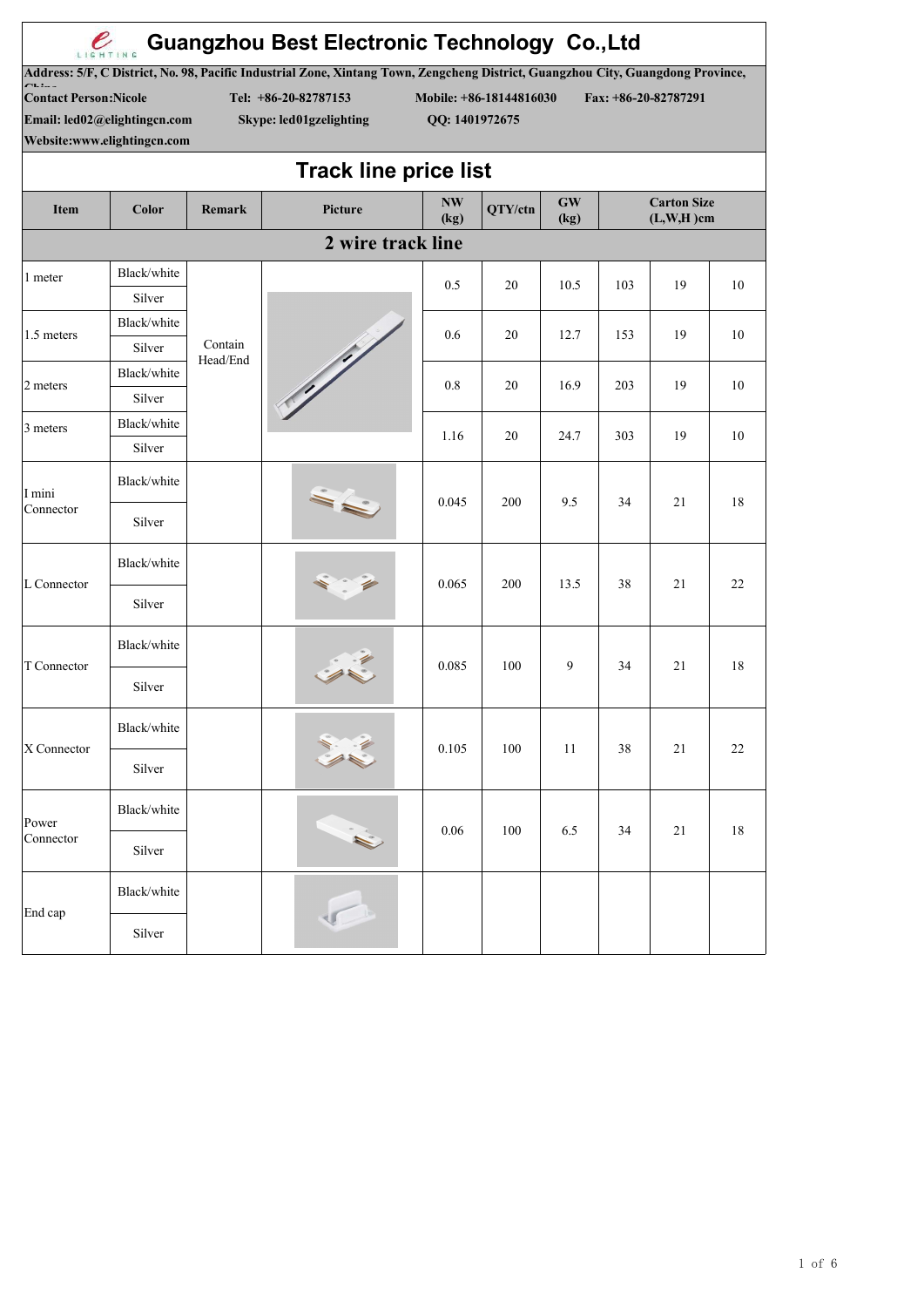|                       |                       |          | 3 wire track line                                                                                                                                                                                                                |              |                                                                                                                                                                                                                                                                        |       |        |        |                  |
|-----------------------|-----------------------|----------|----------------------------------------------------------------------------------------------------------------------------------------------------------------------------------------------------------------------------------|--------------|------------------------------------------------------------------------------------------------------------------------------------------------------------------------------------------------------------------------------------------------------------------------|-------|--------|--------|------------------|
| 1 meter               | Black/white<br>Silver |          |                                                                                                                                                                                                                                  | $0.5\,$      | $20\,$                                                                                                                                                                                                                                                                 | 10.5  | 103    | 19     | $\boldsymbol{9}$ |
|                       | Black/white           |          | e di più de la conservazione di conservazione di conservazione di conservazione di conservazione di conservazi<br>La conservazione di conservazione di conservazione di conservazione di conservazione di conservazione di conse |              |                                                                                                                                                                                                                                                                        |       |        |        |                  |
| 1.5 meters            | Silver                | Contain  |                                                                                                                                                                                                                                  | 0.75         | $20\,$                                                                                                                                                                                                                                                                 | 15.7  | 153    | 19     | $\boldsymbol{9}$ |
|                       | Black/white           | Head/End |                                                                                                                                                                                                                                  |              |                                                                                                                                                                                                                                                                        |       |        |        |                  |
| 2 meters              | Silver                |          |                                                                                                                                                                                                                                  | $\mathbf{1}$ |                                                                                                                                                                                                                                                                        |       |        |        |                  |
| 3 meters              | Black/white           |          |                                                                                                                                                                                                                                  | $1.5\,$      |                                                                                                                                                                                                                                                                        |       |        |        |                  |
|                       | Silver                |          |                                                                                                                                                                                                                                  |              |                                                                                                                                                                                                                                                                        |       |        |        |                  |
| I Connector           | Black/white           |          |                                                                                                                                                                                                                                  | 0.105        | $100\,$                                                                                                                                                                                                                                                                | 11    | $38\,$ | $21\,$ |                  |
|                       | Silver                |          |                                                                                                                                                                                                                                  |              |                                                                                                                                                                                                                                                                        |       |        |        |                  |
| Flexible<br>connector | Black                 |          |                                                                                                                                                                                                                                  | 0.135        |                                                                                                                                                                                                                                                                        |       |        |        |                  |
|                       | White                 |          |                                                                                                                                                                                                                                  |              |                                                                                                                                                                                                                                                                        |       |        |        |                  |
| L Connector           | Black/white           |          |                                                                                                                                                                                                                                  | 0.105        |                                                                                                                                                                                                                                                                        |       |        |        |                  |
|                       | Silver                |          |                                                                                                                                                                                                                                  |              |                                                                                                                                                                                                                                                                        |       |        |        |                  |
| T Connector           | Black/white           |          |                                                                                                                                                                                                                                  | 0.15         |                                                                                                                                                                                                                                                                        |       | 41     | 26     | $24\,$           |
|                       | Silver                |          |                                                                                                                                                                                                                                  |              |                                                                                                                                                                                                                                                                        |       |        |        |                  |
| X Connector           | Black/white           |          |                                                                                                                                                                                                                                  | 0.195        |                                                                                                                                                                                                                                                                        | 10.25 | 41     | $26\,$ | 24               |
|                       | Silver                |          |                                                                                                                                                                                                                                  |              |                                                                                                                                                                                                                                                                        |       |        |        |                  |
| I mini                | Black/white           |          | $\mathbf{v}$ , $\mathbf{v}$ , $\mathbf{v}$                                                                                                                                                                                       | 0.03         |                                                                                                                                                                                                                                                                        |       |        |        |                  |
| Connector             | Silver                |          |                                                                                                                                                                                                                                  |              |                                                                                                                                                                                                                                                                        |       |        |        |                  |
| Power                 | Black/white           |          |                                                                                                                                                                                                                                  | $0.07\,$     | 19<br>$20.8\,$<br>203<br>9<br>$20\,$<br>$\boldsymbol{9}$<br>$20\,$<br>30.8<br>303<br>19<br>$22\,$<br>$100\,$<br>11<br>$21\,$<br>$22\,$<br>$38\,$<br>$\,8\,$<br>$50\,$<br>$50\,$<br>$200\,$<br>$6.5\,$<br>$21\,$<br>$18\,$<br>34<br>150<br>11<br>$21\,$<br>$18\,$<br>34 |       |        |        |                  |
| Connector             | Silver                |          |                                                                                                                                                                                                                                  |              |                                                                                                                                                                                                                                                                        |       |        |        |                  |
| End cap               | Black/white           |          | 1.1                                                                                                                                                                                                                              |              |                                                                                                                                                                                                                                                                        |       |        |        |                  |
|                       | Silver                |          |                                                                                                                                                                                                                                  |              |                                                                                                                                                                                                                                                                        |       |        |        |                  |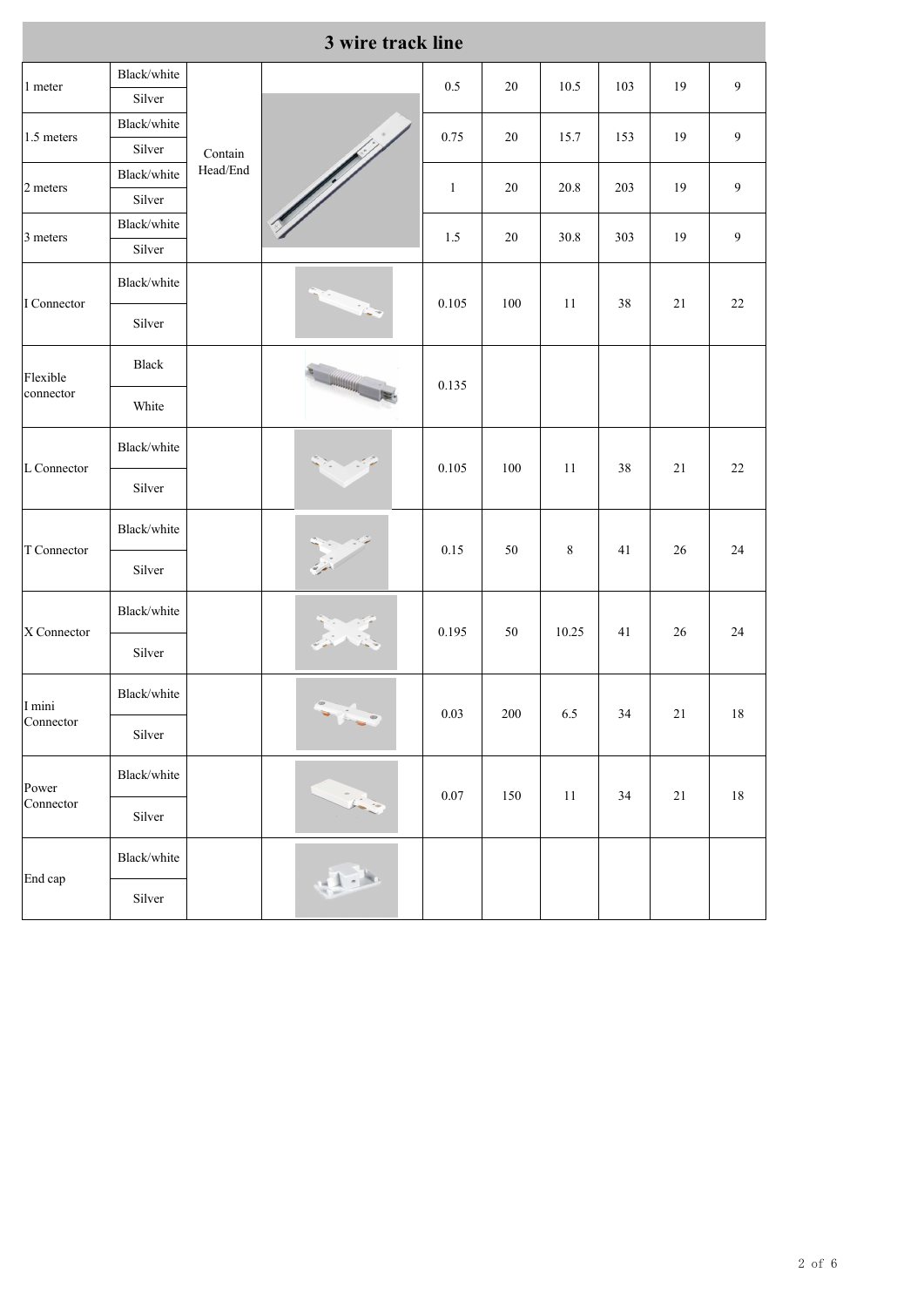| 4 wire Round shape track line                                                                                              |                       |                     |                      |          |                                                                                                                                                   |                                                                                                                                                                                                                                                    |         |        |        |  |
|----------------------------------------------------------------------------------------------------------------------------|-----------------------|---------------------|----------------------|----------|---------------------------------------------------------------------------------------------------------------------------------------------------|----------------------------------------------------------------------------------------------------------------------------------------------------------------------------------------------------------------------------------------------------|---------|--------|--------|--|
| 1 meter                                                                                                                    | Black/white           |                     |                      |          |                                                                                                                                                   |                                                                                                                                                                                                                                                    |         |        |        |  |
|                                                                                                                            | Silver                |                     |                      |          |                                                                                                                                                   |                                                                                                                                                                                                                                                    |         |        |        |  |
| 1.5 meter                                                                                                                  | Black/white           | Contain<br>Head/End |                      | 1.29     | $100\,$                                                                                                                                           | 130                                                                                                                                                                                                                                                | 153     | $17\,$ | $10\,$ |  |
|                                                                                                                            | Silver                |                     |                      |          |                                                                                                                                                   |                                                                                                                                                                                                                                                    |         |        |        |  |
| 2 meter                                                                                                                    | Black/white<br>Silver |                     |                      | 1.72     | $100\,$                                                                                                                                           | 173.25                                                                                                                                                                                                                                             | $203\,$ | $17\,$ | 10     |  |
|                                                                                                                            | Black/white           |                     |                      |          |                                                                                                                                                   |                                                                                                                                                                                                                                                    |         |        |        |  |
| 3 meter                                                                                                                    | Silver                |                     |                      | $2.58\,$ | $100\,$                                                                                                                                           | 259.5                                                                                                                                                                                                                                              | 303     | $17\,$ | $10\,$ |  |
|                                                                                                                            | Black/white           |                     |                      |          |                                                                                                                                                   |                                                                                                                                                                                                                                                    |         |        |        |  |
|                                                                                                                            | Silver                |                     |                      |          |                                                                                                                                                   | 85.5<br>103<br>17<br>$10\,$<br>2.25<br>34<br>$21\,$<br>$22\,$<br>10.3<br>26<br>$24\,$<br>41<br>$24\,$<br>11<br>$26\,$<br>41<br>7.125<br>$24\,$<br>41<br>26<br>8.5<br>$38\,$<br>$21\,$<br>$22\,$<br>$7.5\,$<br>$21\,$<br>$18\,$<br>34<br>$\sqrt{2}$ |         |        |        |  |
|                                                                                                                            | Black                 |                     |                      |          |                                                                                                                                                   |                                                                                                                                                                                                                                                    |         |        |        |  |
|                                                                                                                            | White                 |                     |                      |          |                                                                                                                                                   |                                                                                                                                                                                                                                                    |         |        |        |  |
| Hard connetor                                                                                                              | Black                 |                     |                      |          |                                                                                                                                                   |                                                                                                                                                                                                                                                    |         |        |        |  |
|                                                                                                                            | White                 |                     |                      |          |                                                                                                                                                   |                                                                                                                                                                                                                                                    |         |        |        |  |
| L Connector                                                                                                                | Black/white           |                     |                      |          |                                                                                                                                                   |                                                                                                                                                                                                                                                    |         |        |        |  |
|                                                                                                                            | Silver                |                     |                      |          |                                                                                                                                                   |                                                                                                                                                                                                                                                    |         |        |        |  |
|                                                                                                                            | Black/white           |                     |                      |          | 0.85<br>$100\,$<br>0.035<br>$50\,$<br>$70\,$<br>0.14<br>$0.21\,$<br>$50\,$<br>0.265<br>$25\,$<br>$0.08\,$<br>$100\,$<br>0.035<br>$200\,$<br>0.005 |                                                                                                                                                                                                                                                    |         |        |        |  |
|                                                                                                                            | Silver                |                     |                      |          |                                                                                                                                                   |                                                                                                                                                                                                                                                    |         |        |        |  |
| I Connector<br>Flexible<br>connector<br>T Connector<br>X Connector<br>Power<br>Connector<br>I mini<br>Connector<br>End cap | Black/white           |                     | $\frac{1}{\sqrt{2}}$ |          |                                                                                                                                                   |                                                                                                                                                                                                                                                    |         |        |        |  |
|                                                                                                                            | Silver                |                     |                      |          |                                                                                                                                                   |                                                                                                                                                                                                                                                    |         |        |        |  |
|                                                                                                                            | Black/white           |                     |                      |          |                                                                                                                                                   |                                                                                                                                                                                                                                                    |         |        |        |  |
|                                                                                                                            | Silver                |                     |                      |          |                                                                                                                                                   |                                                                                                                                                                                                                                                    |         |        |        |  |
|                                                                                                                            | Black/white           |                     |                      |          |                                                                                                                                                   |                                                                                                                                                                                                                                                    |         |        |        |  |
|                                                                                                                            | Silver                |                     |                      |          |                                                                                                                                                   |                                                                                                                                                                                                                                                    |         |        |        |  |
|                                                                                                                            | Black/white           |                     |                      |          |                                                                                                                                                   |                                                                                                                                                                                                                                                    |         |        |        |  |
|                                                                                                                            | Silver                |                     |                      |          |                                                                                                                                                   |                                                                                                                                                                                                                                                    |         |        |        |  |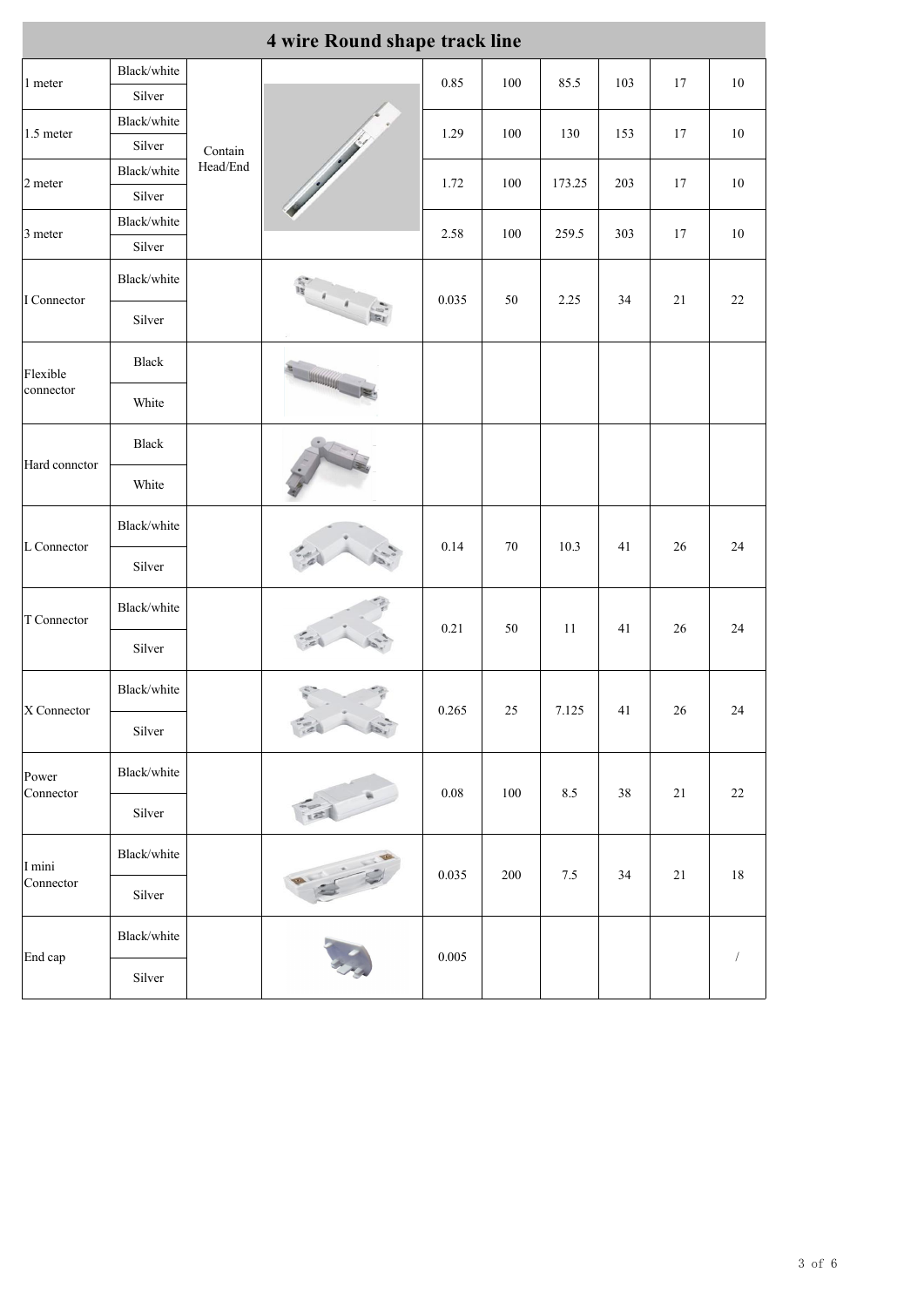| 4 wire Square shape track line        |                       |                                            |                                 |                |         |            |     |        |                |  |
|---------------------------------------|-----------------------|--------------------------------------------|---------------------------------|----------------|---------|------------|-----|--------|----------------|--|
| 1 meter                               | Black/white           |                                            |                                 | 0.805          | $10\,$  | 8.55       | 103 | $17\,$ | $10\,$         |  |
|                                       | Silver                | Contain<br>Head/End<br>Contain<br>Head/End |                                 |                |         |            |     |        |                |  |
| 1.5 meter                             | Black/white<br>Silver |                                            |                                 | $1.2\,$        | $10\,$  | 12.7       | 153 | $17\,$ | $10\,$         |  |
|                                       | Black/white           |                                            |                                 |                |         |            |     |        |                |  |
| 2 meter                               | Silver                |                                            |                                 | 1.6            | $10\,$  | 17         | 203 | $17\,$ | 10             |  |
| 3 meter                               | Black/white           |                                            |                                 | $2.4\,$        | $10\,$  | 25.5       | 303 | $17\,$ | $10\,$         |  |
|                                       | Silver                |                                            |                                 |                |         |            |     |        |                |  |
| I Connector                           | Black/white           |                                            |                                 | 0.105          | $100\,$ | $11$       | 41  | 26     | $24\,$         |  |
|                                       | Silver                |                                            | $rac{1}{16}$                    |                |         |            |     |        |                |  |
| L Connector<br>X Connector            | Black/white           |                                            |                                 | 0.105          | $100\,$ | 11         | 41  | $26\,$ | $24\,$         |  |
|                                       | Silver                |                                            |                                 |                |         |            |     |        |                |  |
| T Connector                           | Black/white           |                                            |                                 |                | $50\,$  | 8.25       | 41  | 26     | $24\,$         |  |
|                                       | Silver                |                                            |                                 | 0.155          |         |            |     |        |                |  |
|                                       | Black/white           |                                            |                                 |                |         |            |     |        |                |  |
|                                       | Silver                |                                            |                                 | $0.2\,$        | $40\,$  | $8.5\,$    | 41  | 26     | $24\,$         |  |
| Power<br>Connector                    | Black/white           |                                            | 医                               | 0.055          | $100\,$ | $\sqrt{6}$ | 34  | $21\,$ | $18\,$         |  |
|                                       | Silver                |                                            |                                 |                |         |            |     |        |                |  |
| I mini                                | Black/white           |                                            | 0.03<br>$\mathbf{z}$            |                |         |            |     |        |                |  |
| Connector                             | Silver                |                                            |                                 |                | $200\,$ | $6.5\,$    | 34  | $21\,$ | $18\,$         |  |
| End cap                               | Black/white           |                                            |                                 |                |         |            |     |        |                |  |
|                                       | Silver                |                                            |                                 |                |         |            |     |        |                |  |
|                                       |                       |                                            | <b>Recessed track line</b>      |                |         |            |     |        |                |  |
| 4 wire square<br>shape - 1 meter      | Black/white           |                                            |                                 | $\sqrt{2}$     |         |            |     |        | $\sqrt{2}$     |  |
| 4 wire square<br>shape - 1.5<br>meter | Black/white           |                                            |                                 |                |         |            |     |        | $\sqrt{2}$     |  |
| 4 wire square<br>shape - 2 meter      | Black/white           |                                            |                                 | $\sqrt{2}$     |         |            |     |        | $\sqrt{2}$     |  |
| 4 wire square<br>shape - 3 meter      | Black/white           |                                            |                                 | $\sqrt{2}$     |         |            |     |        | $\overline{1}$ |  |
| 3 wire square<br>shape - 1 meter      | Black/white           |                                            |                                 | $\sqrt{2}$     |         |            |     |        | $\sqrt{2}$     |  |
| 3 wire square<br>shape $-1.5$         | Black/white           | Contain                                    | The Contract of the Contract of | $\sqrt{ }$     |         |            |     |        | $\overline{1}$ |  |
| 3 wire square<br>shape - 2 meter      | Black/white           | Head/End                                   |                                 | $\overline{1}$ |         |            |     |        | $\sqrt{2}$     |  |
| 3 wire square<br>shape - 3 meter      | Black/white           |                                            |                                 | $\sqrt{2}$     |         |            |     |        | $\sqrt{2}$     |  |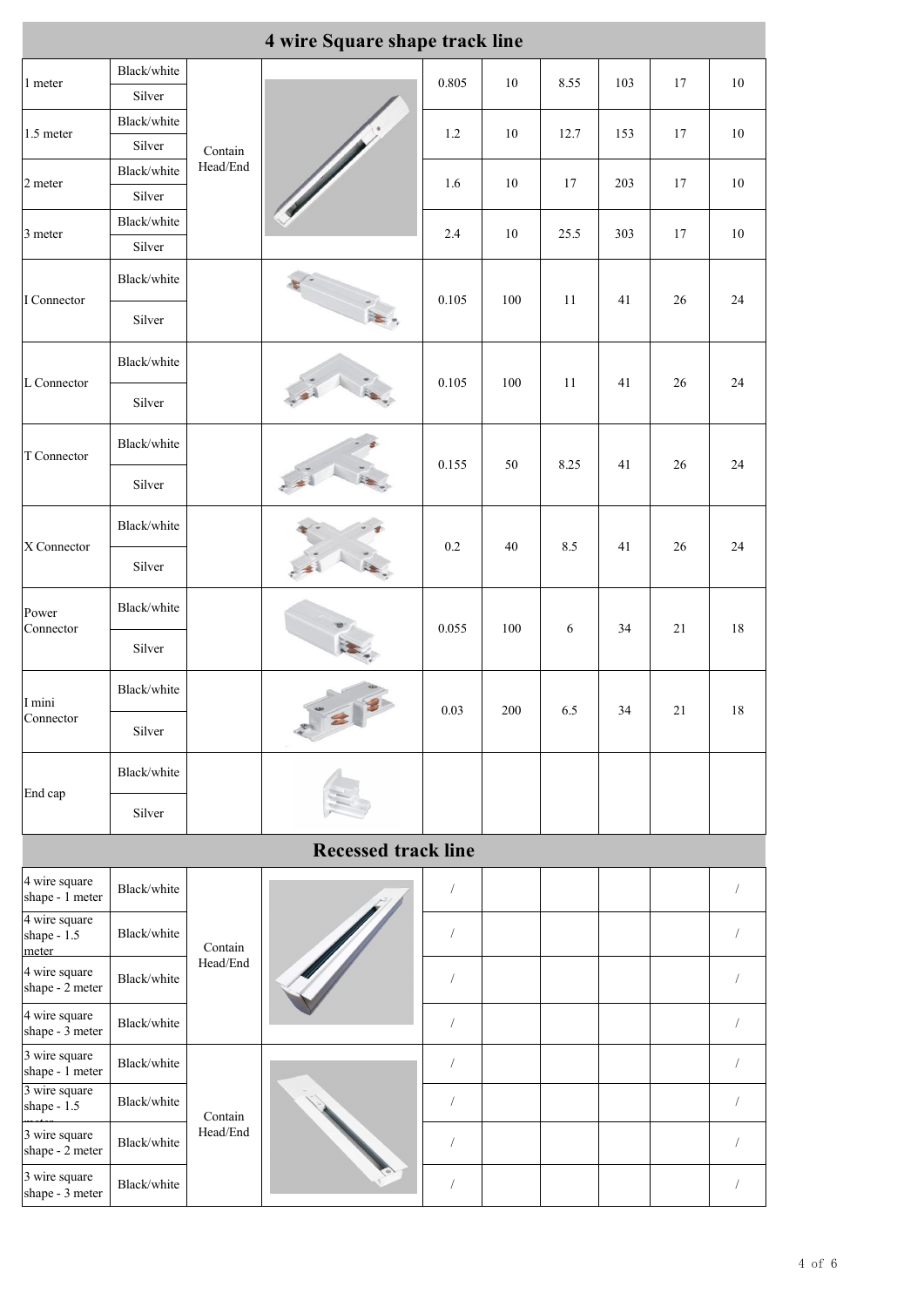| <b>Adaptor</b>           |             |  |                        |                      |  |  |  |  |                      |  |
|--------------------------|-------------|--|------------------------|----------------------|--|--|--|--|----------------------|--|
| 2 Wire Adaptor<br>GT-201 | Black/white |  |                        | $\sqrt{2}$           |  |  |  |  | $\bigg)$             |  |
| 2 Wire Adaptor<br>GT-202 | Black/white |  |                        | $\sqrt{\phantom{a}}$ |  |  |  |  | $\sqrt{\phantom{a}}$ |  |
| 2 Wire Adaptor<br>GT-205 | Black/white |  |                        | /                    |  |  |  |  | $\sqrt{ }$           |  |
| 2 Wire Adaptor<br>GT-207 | Black/white |  | $\Xi^-$<br>$F_{\rm e}$ | $\sqrt{2}$           |  |  |  |  | $\bigg)$             |  |
| 2 Wire Adaptor<br>GT-208 | Black/white |  | $\sim$                 | $\sqrt{ }$           |  |  |  |  | $\sqrt{ }$           |  |
| 2 Wire Adaptor<br>GT-209 | Black/white |  |                        | $\sqrt{2}$           |  |  |  |  | $\sqrt{2}$           |  |
| 3 Wire Adaptor<br>GT-301 | Black/white |  |                        | $\sqrt{\phantom{a}}$ |  |  |  |  | $\sqrt{ }$           |  |
| 3 Wire Adaptor<br>GT-302 | Black/white |  |                        | $\sqrt{\phantom{a}}$ |  |  |  |  | $\sqrt{ }$           |  |
| 3 Wire Adaptor<br>GT-304 | Black/white |  | $\Box$<br>宆            | $\sqrt{2}$           |  |  |  |  | $\sqrt{ }$           |  |